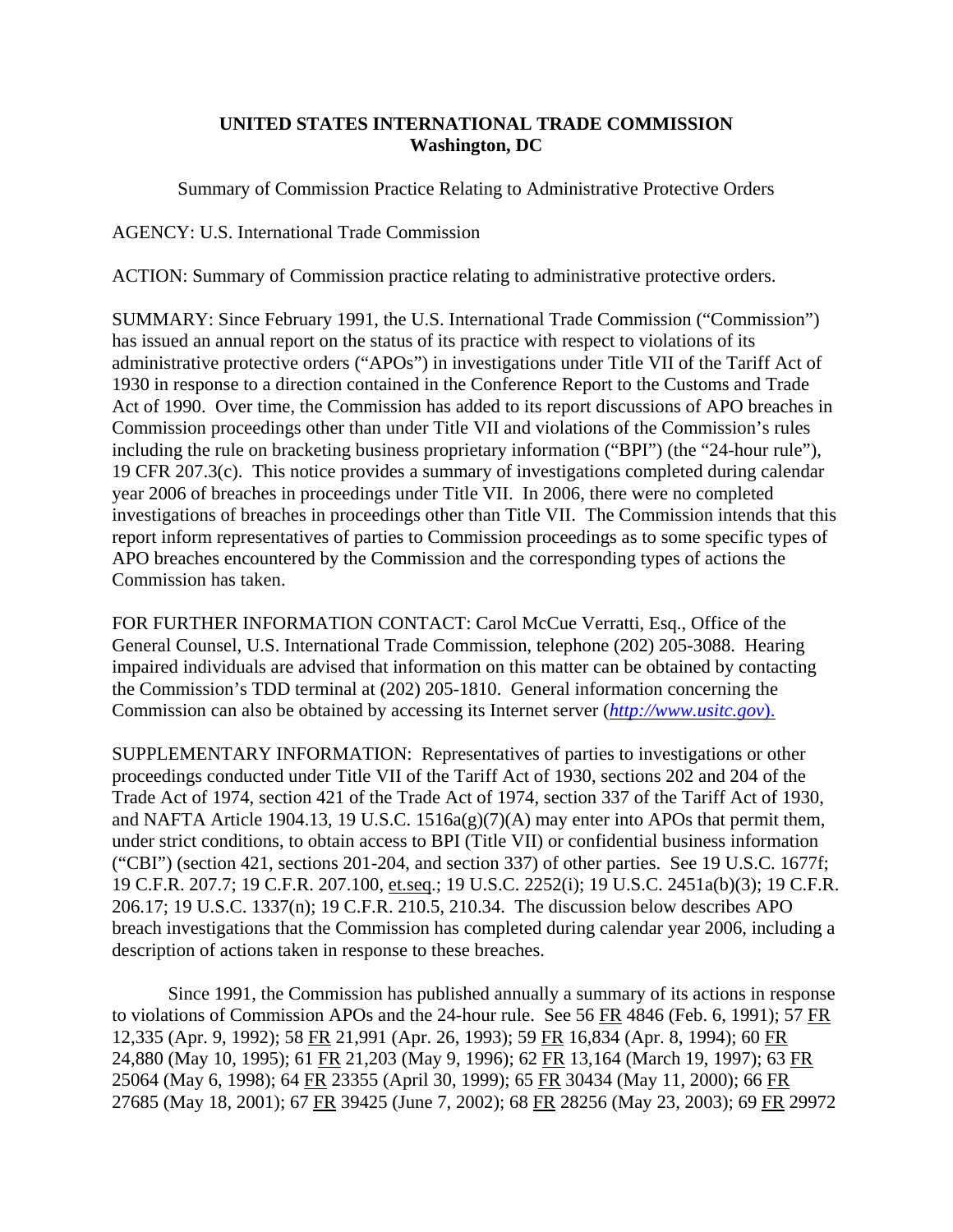(May 26, 2004); 70 FR 42382 (July 25, 2005); 71 FR 39355 (July 12, 2006). This report does not provide an exhaustive list of conduct that will be deemed to be a breach of the Commission's APOs. APO breach inquiries are considered on a case-by-case basis.

As part of the effort to educate practitioners about the Commission's current APO practice, the Commission Secretary issued in March 2005 a fourth edition of An Introduction to Administrative Protective Order Practice in Import Injury Investigations (Pub. No. 3755). This document is available upon request from the Office of the Secretary, U.S. International Trade Commission, 500 E Street, SW, Washington, DC 20436, tel. (202) 205-2000 and on the Commission's website at *http://www.usitc.gov*.

## **I. In General**

The current APO form for antidumping and countervailing duty investigations, which was revised in March 2005, requires the applicant to swear that he or she will:

(1) Not divulge any of the BPI obtained under this APO or otherwise obtained in this investigation and not otherwise available to him or her, to any person other than --

(i) Personnel of the Commission concerned with the investigation,

(ii) The person or agency from whom the BPI was obtained,

(iii) A person whose application for disclosure of BPI under this APO has been granted by the Secretary, and

(iv) Other persons, such as paralegals and clerical staff, who (a) are employed or supervised by and under the direction and control of the authorized applicant or another authorized applicant in the same firm whose application has been granted; (b) have a need thereof in connection with the investigation; (c) are not involved in competitive decision making for an interested party which is a party to the investigation; and (d) have signed the acknowledgment for clerical personnel in the form attached hereto (the authorized applicant shall also sign such acknowledgment and will be deemed responsible for such persons' compliance with the APO);

(2) Use such BPI solely for the purposes of the above-captioned Commission investigation or for judicial or binational panel review of such Commission investigation;

(3) Not consult with any person not described in paragraph (1) concerning BPI disclosed under this APO or otherwise obtained in this investigation without first having received the written consent of the Secretary and the party or the representative of the party from whom such BPI was obtained;

(4) Whenever materials  $(e.g.,$  documents, computer disks, etc.) containing such BPI are not being used, store such material in a locked file cabinet, vault, safe, or other suitable container (N.B.: storage of BPI on so-called hard disk computer media is to be avoided, because mere erasure of data from such media may not irrecoverably destroy the BPI and may result in violation of paragraph C of the APO);

(5) Serve all materials containing BPI disclosed under this APO as directed by the Secretary and pursuant to section 207.7(f) of the Commission's rules;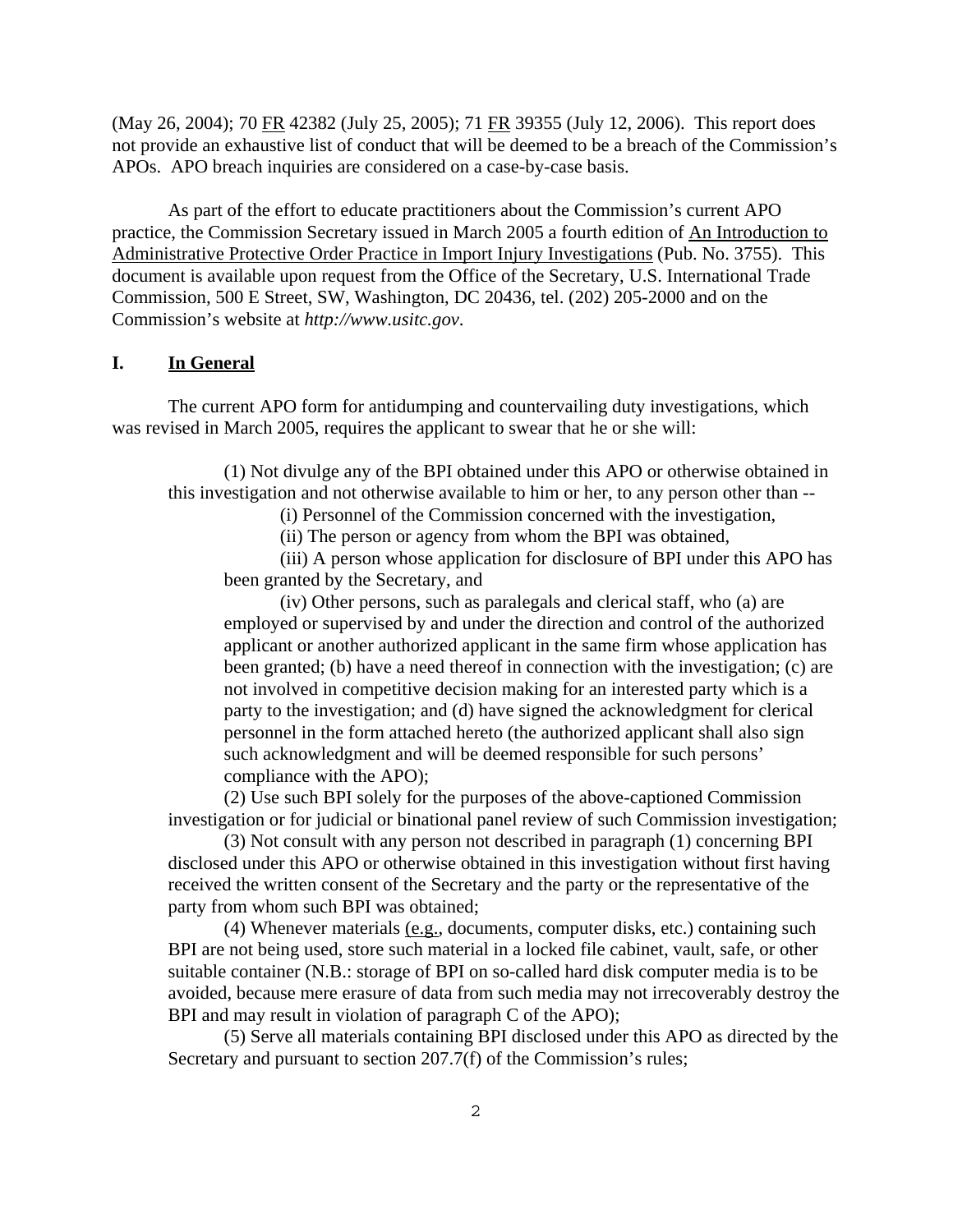(6) Transmit each document containing BPI disclosed under this APO:

(i) with a cover sheet identifying the document as containing BPI,

(ii) with all BPI enclosed in brackets and each page warning that the document contains BPI,

(iii) if the document is to be filed by a deadline, with each page marked "Bracketing of BPI not final for one business day after date of filing," and

(iv) if by mail, within two envelopes, the inner one sealed and marked "Business Proprietary Information--To be opened only by [name of recipient]", and the outer one sealed and not marked as containing BPI;

(7) Comply with the provision of this APO and section 207.7 of the Commission's rules;

(8) Make true and accurate representations in the authorized applicant's application and promptly notify the Secretary of any changes that occur after the submission of the application and that affect the representations made in the application (e.g., change in personnel assigned to the investigation);

(9) Report promptly and confirm in writing to the Secretary any possible breach of the APO; and

(10) Acknowledge that breach of the APO may subject the authorized applicant and other persons to such sanctions or other actions as the Commission deems appropriate, including the administrative sanctions and actions set out in this APO.

The APO further provides that breach of an APO may subject an applicant to:

(1) Disbarment from practice in any capacity before the Commission along with such person's partners, associates, employer, and employees, for up to seven years following publication of a determination that the order has been breached;

(2) Referral to the United States Attorney;

(3) In the case of an attorney, accountant, or other professional, referral to the ethics panel of the appropriate professional association;

(4) Such other administrative sanctions as the Commission determines to be appropriate, including public release of or striking from the record any information or briefs submitted by, or on behalf of, such person or the party he represents; denial of further access to business proprietary information in the current or any future investigations before the Commission, and issuance of a public or private letter of reprimand; and

(5) Such other actions, including but not limited to, a warning letter, as the Commission determines to be appropriate.

APOs in investigations other than those under Title VII contain similar, though not identical, provisions.

Commission employees are not signatories to the Commission's APOs and do not obtain access to BPI through APO procedures. Consequently, they are not subject to the requirements of the APO with respect to the handling of CBI and BPI. However, Commission employees are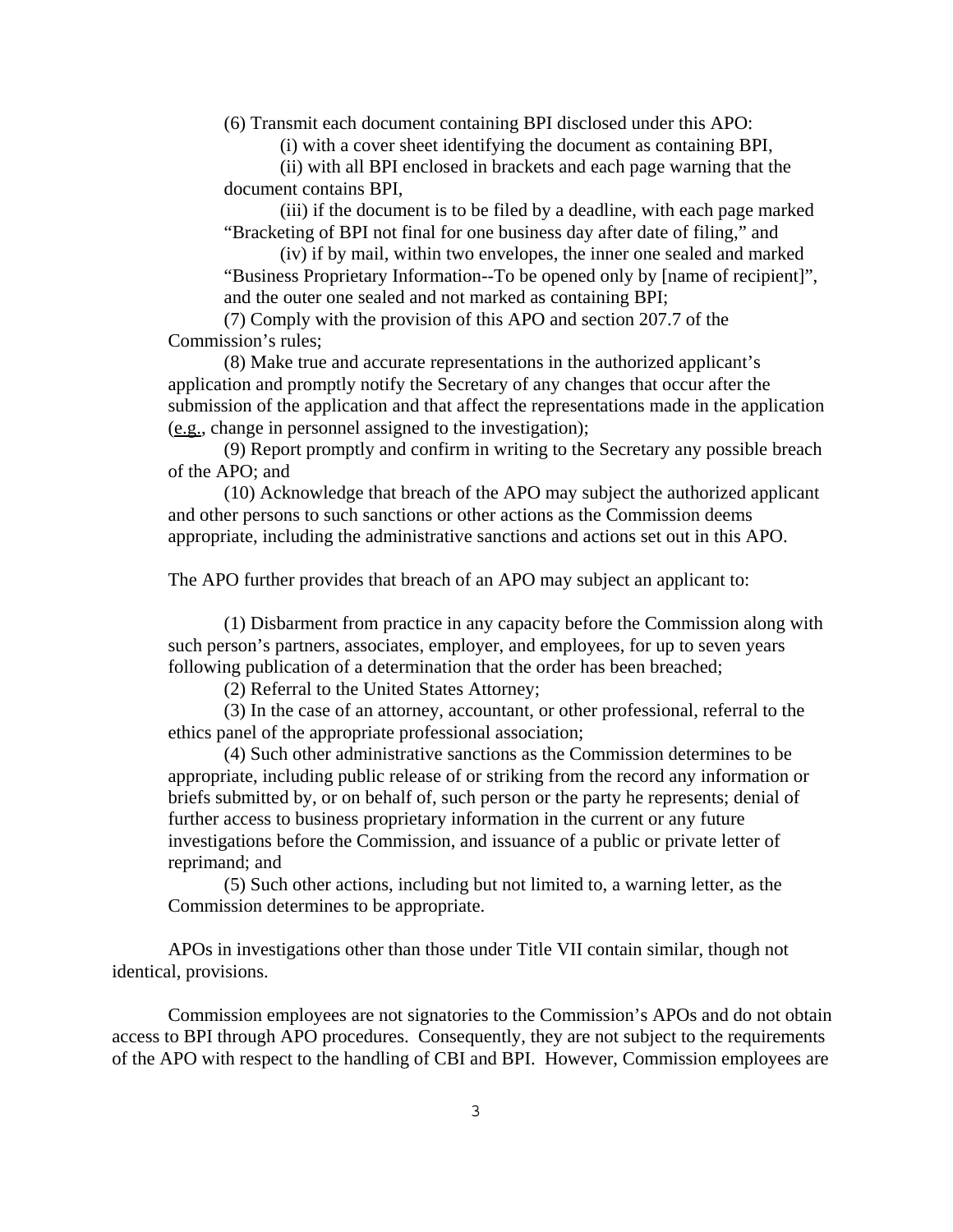subject to strict statutory and regulatory constraints concerning BPI and CBI, and face potentially severe penalties for noncompliance. See 18 U.S.C. 1905; Title 5, U.S. Code; and Commission personnel policies implementing the statutes. Although the Privacy Act (5 U.S.C. 552a) limits the Commission's authority to disclose any personnel action against agency employees, this should not lead the public to conclude that no such actions have been taken.

An important provision of the Commission's Title VII and safeguard rules relating to BPI/CBI is the "24-hour" rule. This rule provides that parties have one business day after the deadline for filing documents containing BPI to file a public version of the document. The rule also permits changes to the bracketing of information in the proprietary version within this oneday period. No changes – other than changes in bracketing – may be made to the proprietary version. The rule was intended to reduce the incidence of APO breaches caused by inadequate bracketing and improper placement of BPI. The Commission urges parties to make use of the rule. If a party wishes to make changes to a document other than bracketing, such as typographical changes or other corrections, the party must ask for an extension of time to file an amended document pursuant to section 201.14(b)(2) of the Commission's rules.

## **II. Investigations of Alleged APO Breaches**

Upon finding evidence of an APO breach or receiving information that there is a reason to believe one has occurred, the Commission Secretary notifies relevant offices in the agency that an APO breach investigation has commenced and that an APO breach investigation file has been opened. Upon receiving notification from the Secretary, the Office of the General Counsel (OGC) prepares a letter of inquiry to be sent to the possible breacher over the Secretary's signature to ascertain the possible breacher's views on whether a breach has occurred.<sup>1</sup> If, after reviewing the response and other relevant information, the Commission determines that a breach has occurred, the Commission often issues a second letter asking the breacher to address the questions of mitigating circumstances and possible sanctions or other actions. The Commission then determines what action to take in response to the breach. In some cases, the Commission determines that although a breach has occurred, sanctions are not warranted, and therefore finds it unnecessary to issue a second letter concerning what sanctions might be appropriate. Instead, it issues a warning letter to the individual. A warning letter is not considered to be a sanction.

Sanctions for APO violations serve two basic interests: (a) preserving the confidence of submitters of BPI that the Commission is a reliable protector of BPI; and (b) disciplining breachers and deterring future violations. As the Conference Report to the Omnibus Trade and Competitiveness Act of 1988 observed, "[T]he effective enforcement of limited disclosure under

 $1$  Procedures for inquiries to determine whether a prohibited act such as a breach has occurred and for imposing sanctions for violation of the provisions of a protective order issued during NAFTA panel or committee proceedings are set out in 19 C.F.R. §§ 207.100 - 207.120. Those investigations are initially conducted by the Commission's Office of Unfair Import Investigations.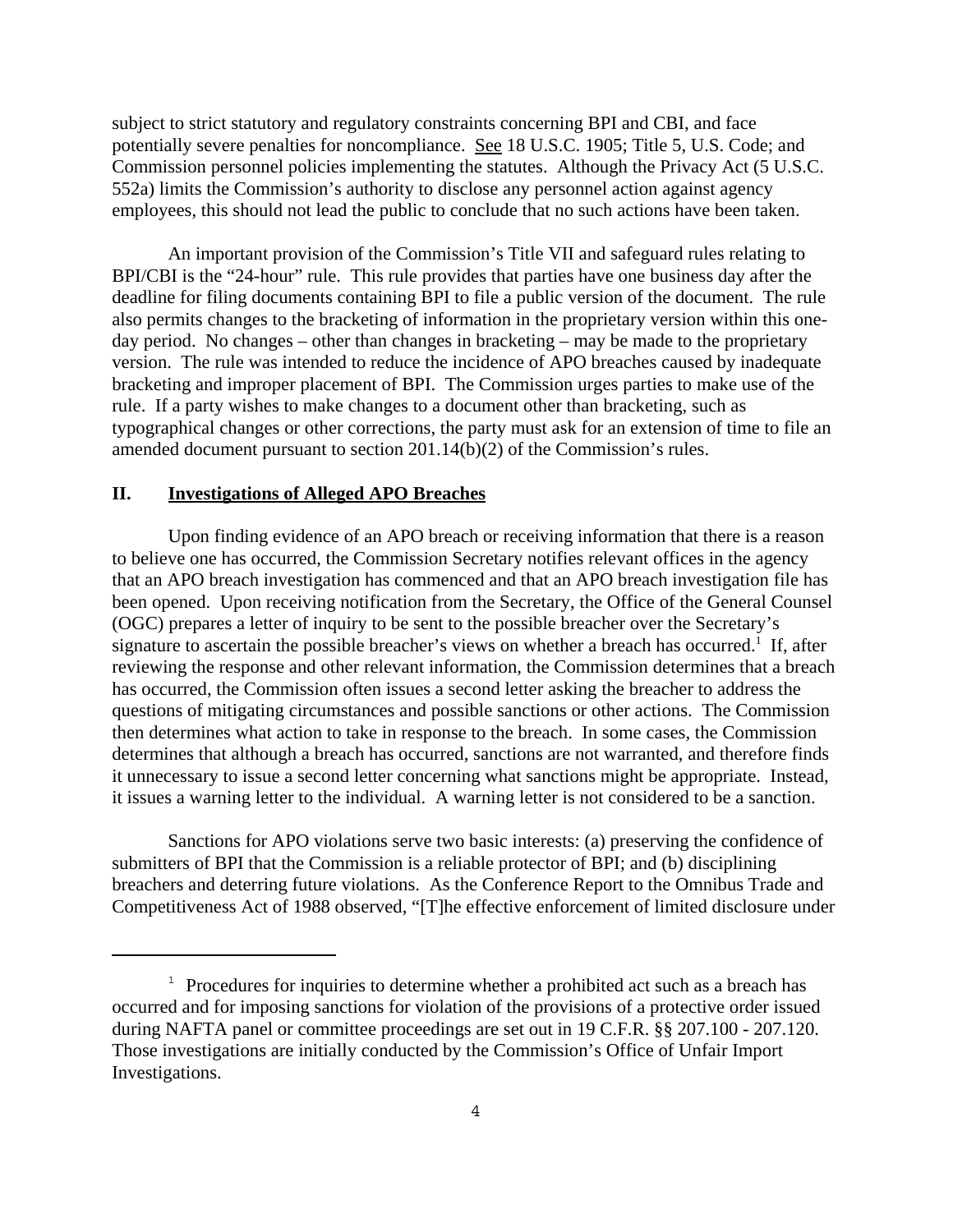administrative protective order depends in part on the extent to which private parties have confidence that there are effective sanctions against violation." H.R. Conf. Rep. No. 576, 100th Cong., 1st Sess. 623 (1988).

The Commission has worked to develop consistent jurisprudence, not only in determining whether a breach has occurred, but also in selecting an appropriate response. In determining the appropriate response, the Commission generally considers mitigating factors such as the unintentional nature of the breach, the lack of prior breaches committed by the breaching party, the corrective measures taken by the breaching party, and the promptness with which the breaching party reported the violation to the Commission. The Commission also considers aggravating circumstances, especially whether persons not under the APO actually read the BPI. The Commission considers whether there are prior breaches by the same person or persons in other investigations and multiple breaches by the same person or persons in the same investigation.

The Commission's rules permit an economist or consultant to obtain access to BPI/CBI under the APO in a Title VII or safeguard investigation if the economist or consultant is under the direction and control of an attorney under the APO, or if the economist or consultant appears regularly before the Commission and represents an interested party who is a party to the investigation. 19 C.F.R. 207.7(a)(3)(B) and (C); 19 C.F.R. 206.17(a)(3)(B) and (C). Economists and consultants who obtain access to BPI/CBI under the APO under the direction and control of an attorney nonetheless remain individually responsible for complying with the APO. In appropriate circumstances, for example, an economist under the direction and control of an attorney may be held responsible for a breach of the APO by failing to redact APO information from a document that is subsequently filed with the Commission and served as a public document. This is so even though the attorney exercising direction or control over the economist or consultant may also be held responsible for the breach of the APO.

The records of Commission investigations of alleged APO breaches in antidumping and countervailing duty cases are not publicly available and are exempt from disclosure under the Freedom of Information Act, 5 U.S.C. 552, section 135(b) of the Customs and Trade Act of 1990, 19 U.S.C. 1677f(g).

The two types of breaches most frequently investigated by the Commission involve the APO's prohibition on the dissemination of BPI or CBI to unauthorized persons and the APO's requirement that the materials received under the APO be returned or destroyed and that a certificate be filed indicating which action was taken after the termination of the investigation or any subsequent appeals of the Commission's determination. The dissemination of BPI usually occurs as the result of failure to delete BPI from public versions of documents filed with the Commission or transmission of proprietary versions of documents to unauthorized recipients. Other breaches have included: the failure to bracket properly BPI/CBI in proprietary documents filed with the Commission; the failure to report immediately known violations of an APO; and the failure to adequately supervise non-legal personnel in the handling of BPI/CBI.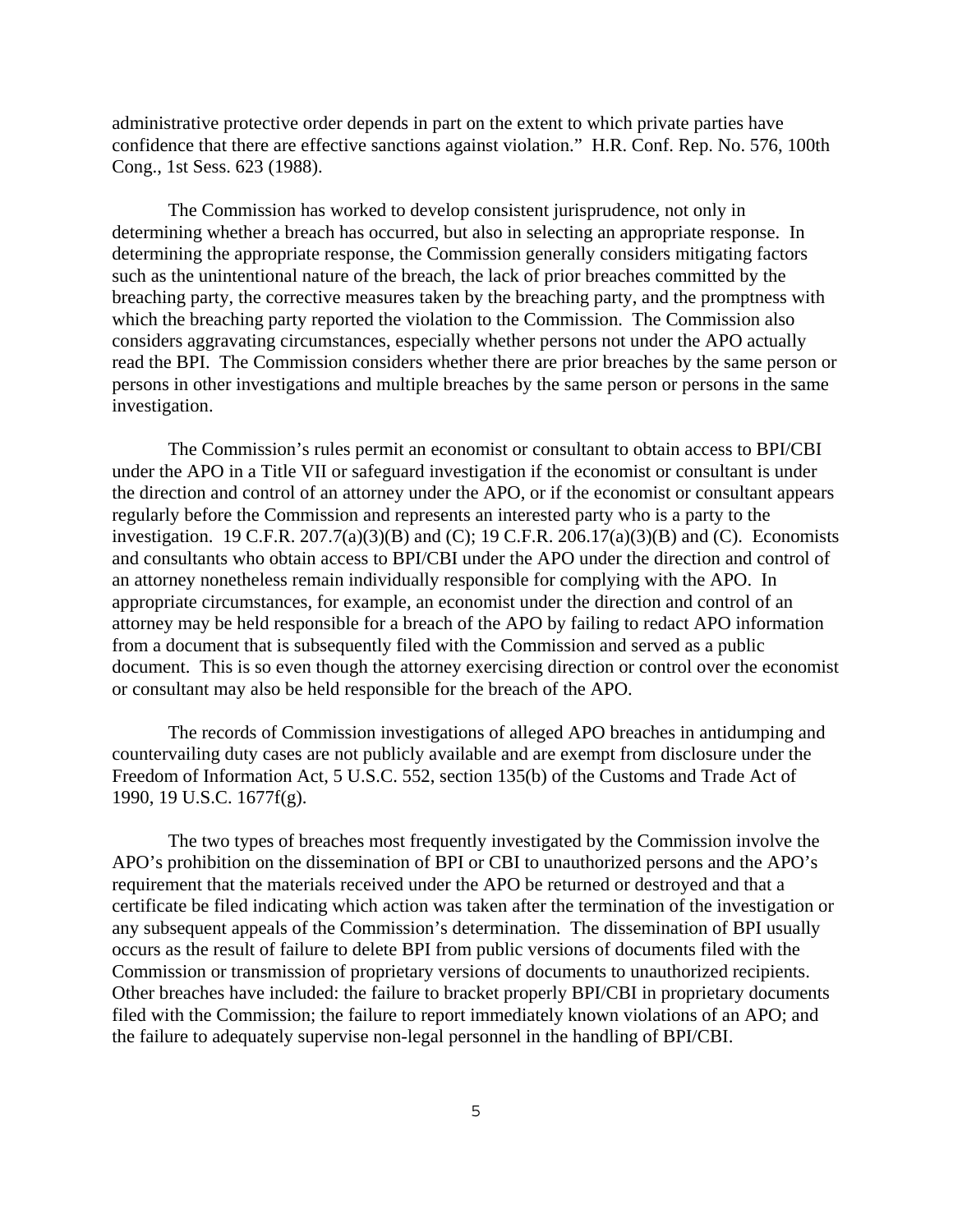In the past several years, the Commission completed APOB investigations which involved members of a law firm or consultants working with a firm who were granted access to APO materials by the firm although they were not APO signatories. In these cases, the firm and the person using the BPI mistakenly believed an APO application had been filed for that person. The Commission determined in all of these cases that the person who was a non-signatory, and therefore did not agree to be bound by the APO, could not be found to have breached the APO. Action could be taken against these persons, however, under Commission rule 201.15 (19 C.F.R. 201.15) for good cause shown. In all cases in which action was taken, the Commission decided that the non-signatory was a person who appeared regularly before the Commission and was aware of the requirements and limitations related to APO access and should have verified his or her APO status before obtaining access to and using the BPI. The Commission notes that section 201.15 may also be available to issue sanctions to attorneys or agents in different factual circumstances where they did not technically breach the APO but where their actions or inactions did not demonstrate diligent care of the APO materials even though they appeared regularly before the Commission and were aware of the importance the Commission placed on the care of APO materials.

The Department of Commerce ("Commerce") performs functions related to those of the Commission under title VII, including the issuance of APOs. The two agencies cooperate when necessary in the identification of possible APO breaches. In 2006, one APOB investigation was completed that involved a referral from Commerce about the possible release of BPI obtained under the Commission's APO during a meeting at the Department. No breach was found in that matter and it is summarized as Case 2 for the investigations in which no breach was found. Similarly, also in 2006, a concern arose that proprietary information obtained under Commerce's APO may have been released during a Commission hearing. Commerce was informed of the situation by Commission staff.

The Commission's Secretary has provided clarification to counsel representing parties in investigations relating to global safeguard actions, section 202(b) of the Trade Act of 1974, investigations for relief from market disruption, section 421 (b) or (o) of the Trade Act of 1974, and investigations for action in response to trade diversion, section 422(b) of the Trade Act of 1974, and investigations concerning dumping and subsidies under section 516A and title VII of the Tariff Act of 1930 (19 U.S.C. 1303, 1516A and 1671-1677n). The clarification concerns the requirement to return or destroy CBI/BPI that was obtained under a Commission APO.

A letter was sent to all Counsel on active service lists in mid-March 2007. Counsel were cautioned to be certain that each authorized applicant files within 60 days of the completion of an investigation or at the conclusion of judicial or binational review of the Commission's determination a certificate that to his or her knowledge and belief all copies of BPI/CBI have been returned or destroyed and no copies of such material have been made available to any person to whom disclosure was not specifically authorized. This requirement applies to each attorney, consultant, or expert in a firm who has been granted access to BPI/CBI. One firm-wide certificate is insufficient. This same information is also being added to notifications sent to new APO applicants.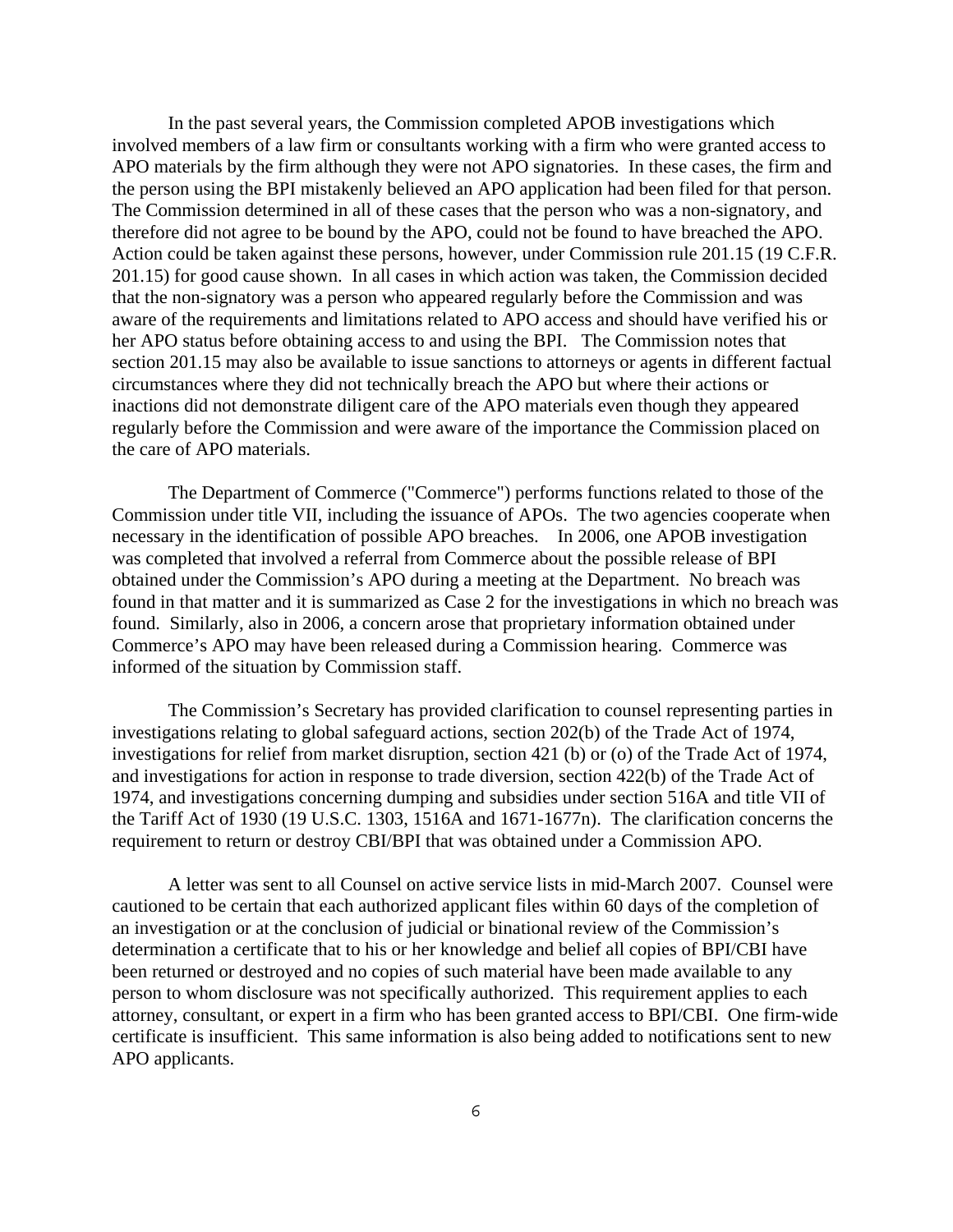In addition, attorneys representing clients in section 337 investigations should send a notice to the Commission if they are no longer participating in a section 337 investigation or the subsequent appeal of the Commission's determination. In Case 10 of the summaries of completed 2005 APOB investigations published in the *Federal Register* on July 12, 2006 (71 F.R. 39361), the Commission found that a lead attorney, who left a law firm which represented a respondent in a Commission investigation after the investigation was completed but before the appeal of the Commission's determination had ended, breached the APO by not informing the Commission of his departure and that he should no longer be a signatory to the APO. In addition, the Commission found that he had also breached the APO by failing to ensure that his former firm complied with the APO requirements for returning and destroying the confidential materials obtained under the APO. Thus, individual counsel in section 337 investigations should take care to inform the Commission of their departure from a position for which they are a signatory to a Commission APO and to inform the Commission about their disposition of CBI obtained under the APO that is in their possession or they could be held responsible for any failure of their former firm to return or destroy the CBI in an appropriate manner.

## **III. Specific Investigations in Which Breaches Were Found.**

The Commission presents the following case studies to educate users about the types of APO breaches found by the Commission. The studies provide the factual background, the actions taken by the Commission, and the factors considered by the Commission in determining the appropriate actions. The Commission has not included some of the specific facts in the descriptions of investigations where disclosure of such facts could reveal the identity of a particular breacher. Thus, in some cases, apparent inconsistencies in the facts set forth in this notice result from the Commission's inability to disclose particular facts more fully.

*Case 1.* The Commission determined that an associate attorney and a professional assistant breached the APO by failing to redact BPI from the public version of the prehearing brief filed by their law firm.

The firm uses a macro for redaction of bracketed material. However, because the macro does not remove BPI from bracketing in charts and tables, the professional assistant was responsible for manually redacting the BPI. The associate attorney was the final attorney to review the brief and sign it for the firm. The breach was inadvertent, neither person sanctioned had previous APO breaches during the two-year period normally examined by the Commission for sanctions purposes, the firm took quick action to minimize the effect of the release of the BPI, and the firm improved its procedures to avoid a similar incident in the future. Nevertheless, the Commission decided to issue a private letter of reprimand to both the attorney and the professional assistant because a non-signatory of the APO read the BPI that had been released.

Initially, the Commission had also found that the lead attorney, a partner, and the APO coordinator had both breached the APO because they failed to follow the procedures in place prior to the breach which required that either a partner or the APO coordinator review the brief before it is filed. During the sanctions phase of the APOB investigation the partner and the APO coordinator requested that the Commission reconsider its determination that they had breached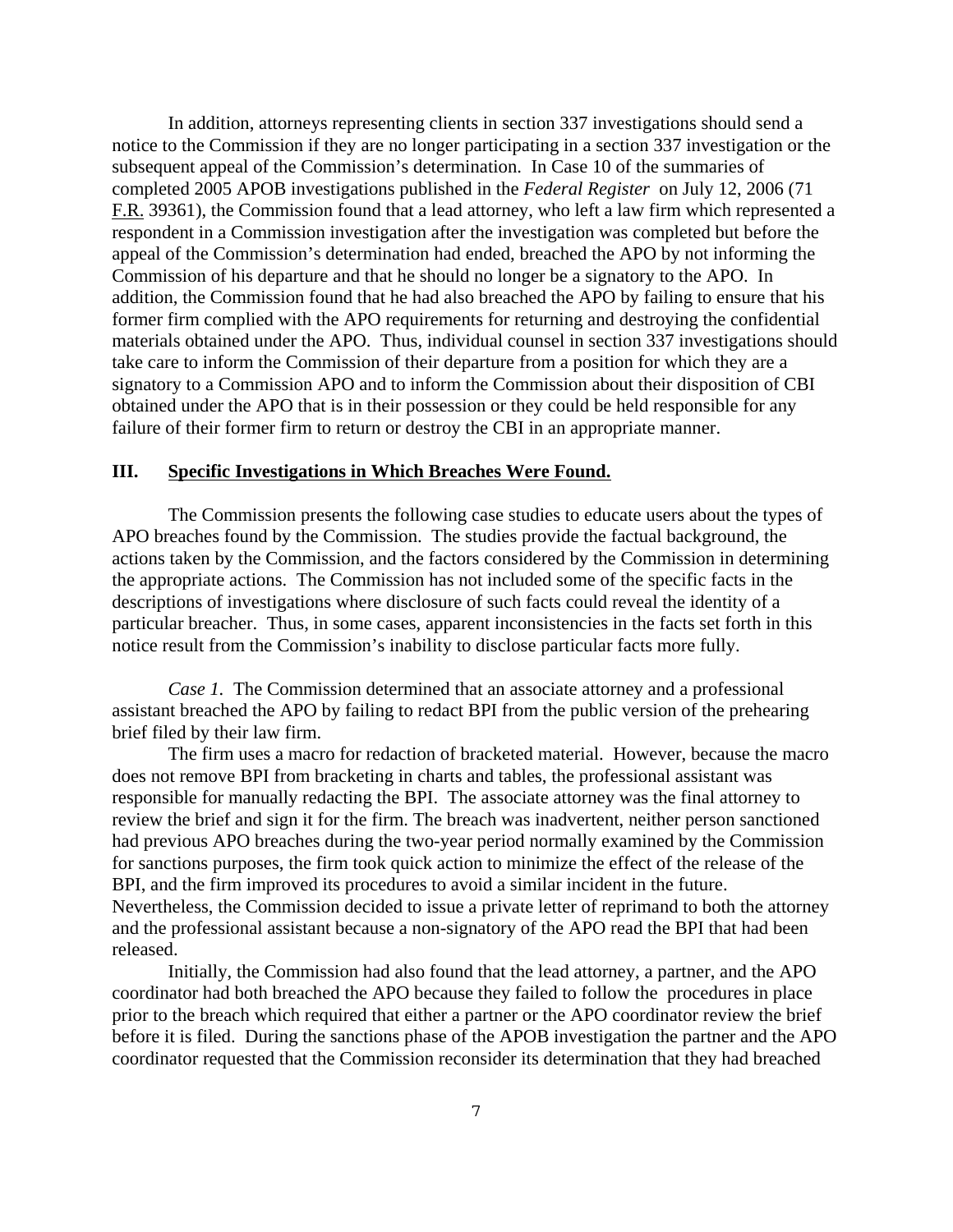the APO because the requirement that a partner or the APO coordinator review the brief was a new procedural requirement that became effective after the breach in question. The APO coordinator, in providing the Commission with the firm's new procedures, had inadvertently indicated that this requirement was in place prior to the breach. Because the partner was unaware of the error made by the APO coordinator concerning the new procedures, the argument that he was not responsible for the breach had not previously been available to him. The Commission considered the argument and determined that the partner and the APO coordinator had not breached the APO. Since the APO coordinator caused the confusion by not taking sufficient care in his communications regarding the procedures with the Commission, he was admonished in the Commission's letter to be more careful about his communications with the Commission and his awareness of the firm's APO procedures. The Commission also stated that he should have been on notice of the need for particular vigilance with respect to unauthorized disclosure of BPI because other personnel in his firm had previously breached the APO by disclosing BPI to an unauthorized person.

*Case 2*. The Commission determined that a trade analyst at a law firm had breached the APO when he gave a document containing BPI to a clerical employee to proofread although the clerical employee was not subject to the APO.

A partner at the law firm who was the supervising attorney in the Commission investigation had instructed the trade analyst to prepare a spreadsheet which would contain BPI. He also instructed the analyst to handle the material according to APO guidelines and assign work on the document to only those clerical employees who were included on the APO. Instead, the analyst gave the final proofreading responsibility to a clerical employee who was not listed on the APO.

The Commission issued a warning letter to the trade analyst. The trade analyst had no prior APO breaches within the two-year period normally considered by the Commission for sanctions purposes. The only non-signatory who viewed the BPI was the clerical employee. The BPI was not divulged outside the law firm nor to any other non-signatory in the firm. The firm took immediate steps to change its procedures to be sure that no clerical person who was not on the APO would have access to BPI in future cases. The breach was discovered by the analyst, who reported it to the supervising attorney.

The Commission found that the supervising attorney and the clerical employee did not breach the APO. The trade analyst had eight years of experience with Commission investigations and no prior breaches, thus making the delegation of responsibility for preparing the document in question reasonable. The clerical employee was not subject to the APO and had handled the BPI in a manner that would not place the information at risk of being further divulged.

*Case 3*. The Commission found that an attorney breached the APO by providing a document containing BPI to an economic consultant who was not a signatory to the APO.

An attorney in a law firm gave a copy of a document containing BPI to the economic consultant working with his firm on a Commission investigation. He provided this document under the mistaken belief that the law firm had filed an APO application that had been signed by the consultant and that the application had been approved. The consultant had been told by the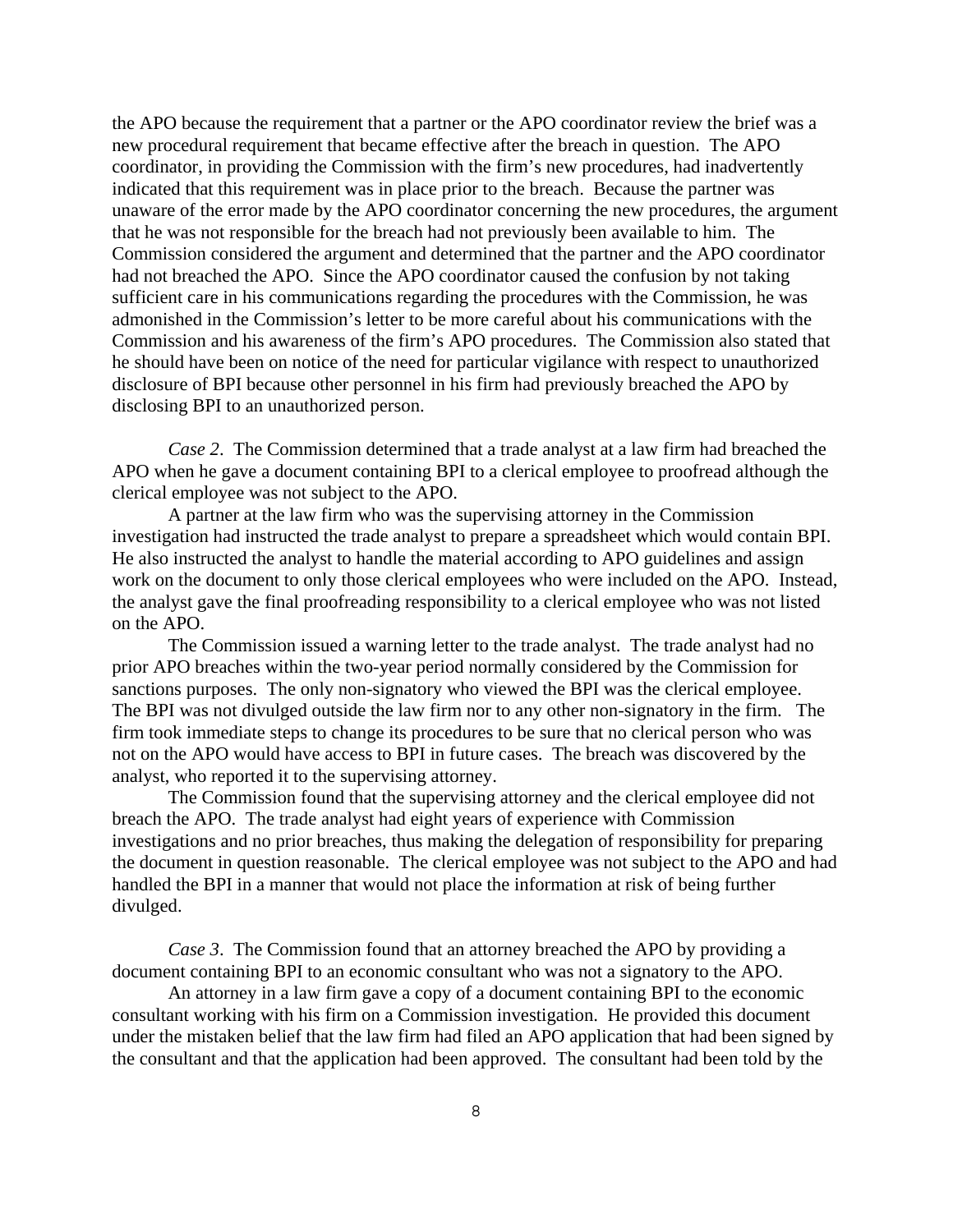attorney that the APO application had been filed and approved. Thus, the consultant, based on this information, accepted the document and retained it in his files for almost five months, until the breach was discovered by the attorney. At all times the consultant treated the BPI as if he were a signatory of the APO.

The Commission decided to issue a warning letter to the attorney instead of a private letter of reprimand in light of several mitigating circumstances. The disclosure of the BPI was to a consultant practitioner who safeguarded the BPI under the terms of the APO. The breach was inadvertent; the attorney acted under the mistaken belief that the consultant was a signatory to the APO. The attorney had not had any previous APO violations within the two-year period normally considered by the Commission for sanctions purposes. Finally, the attorney took prompt action to remedy the breach once he discovered it.

The Commission also considered whether there was good cause to sanction the consultant under Commission rule 201.15 (19 C.F.R. § 201.15) for accepting the document containing BPI while not being a signatory to the APO. The Commission decided that there was not good cause because the consultant reasonably relied on representations of counsel that his APO application had been filed and approved. However, the consultant was advised for future investigations to ensure independently that he and his staff are subject to the APO before accessing BPI.

*Case 4.* The Commission found that a lead attorney and a legal assistant breached the APO by filing a public version of a prehearing brief containing BPI.

After a law firm filed the confidential version of their client's prehearing brief, and the public version was reviewed by an associate attorney, the lead attorney decided to expand the bracketing on a particular page of the confidential brief. The lead attorney then asked a legal assistant to prepare a public version of the replacement page and substitute that page into the public version of the brief. The next morning, when the public brief was scheduled to be filed, the lead attorney asked the associate to oversee the production and filing of the brief. The brief was then filed by the legal assistant without further review by either attorney.

The Commission issued warning letters to the lead attorney and the legal assistant for failing to redact BPI from the replacement page. The Commission noted that the lead attorney was the supervising attorney for the failed redaction process, allowing the unredacted page to be filed with the Commission without an attorney reviewing that page. The Commission decided to issue a warning letter instead of a private letter of reprimand because this was the only breach in which the lead attorney had been involved within the two-year period normally considered by the Commission for sanctions purposes, the breach was unintentional, prompt action was taken to remedy the breach, and the firm took measures to assure that this type of error would not occur in the future, specifically revising its APO procedures to ensure that an attorney will review and sign off that a redacted replacement page is ready for filing. No non-signatory to the APO gained access to the BPI.

In determining that the legal assistant breached the APO, the Commission noted that the assistant was delegated the responsibility of redacting the BPI from the brief and that she was directly involved in the process and acknowledges that she forgot to redact all of the BPI. The Commission considered the same mitigating factors for the legal assistant as for the lead attorney in determining that she should receive a warning letter instead of a private letter of reprimand.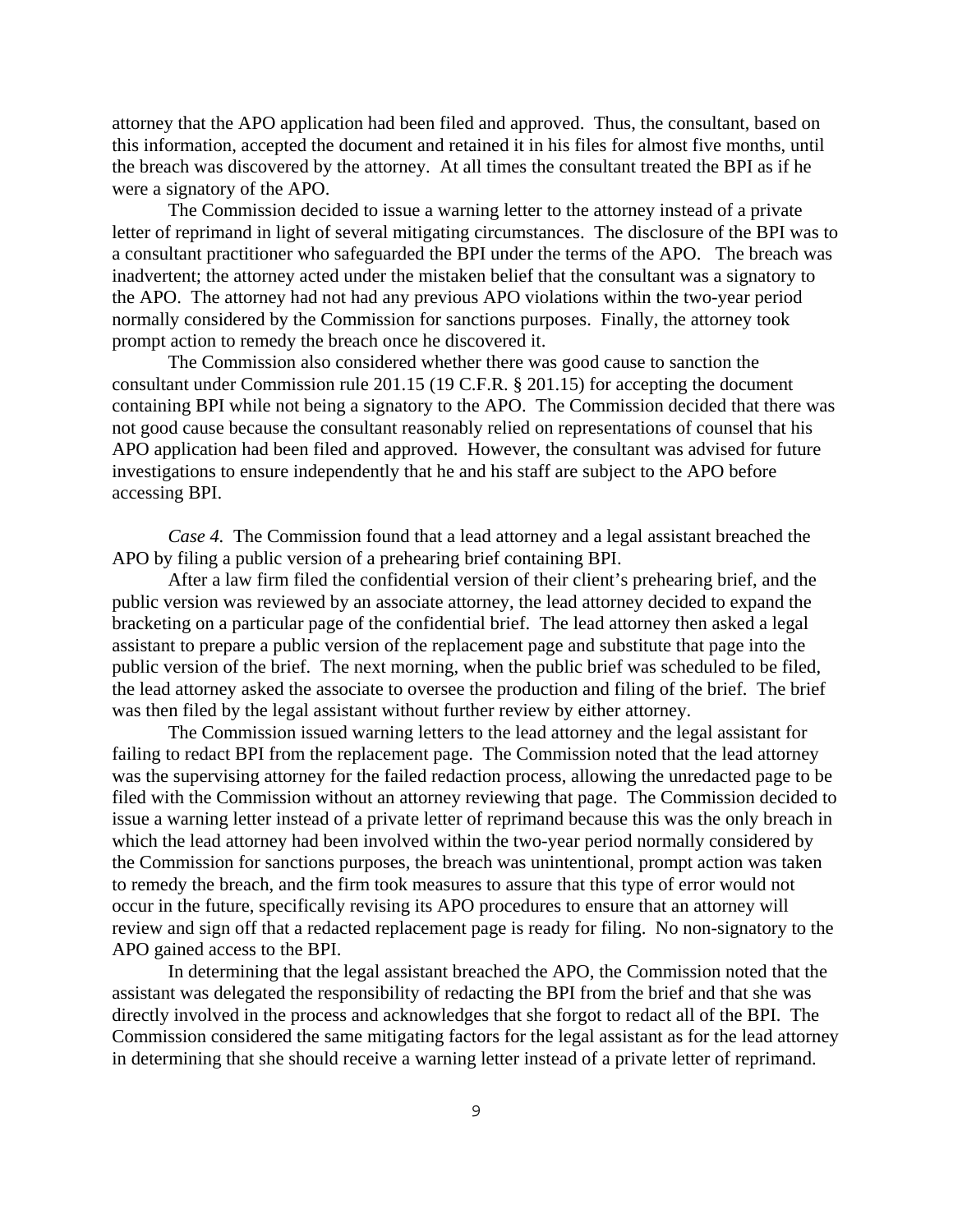The Commission found that the associate was not responsible for the breach because he did not prepare or review the replacement page and did not have first hand knowledge of the incident.

A second breach was also alleged regarding this brief. An attorney from another firm informed the lead attorney that information that had been bracketed in an exhibit to the public version of the brief was not redacted. The Commission determined that this was not a breach because the information was not obtained through the APO and was otherwise available to the firm.

*Case 5*. The Commission determined that an attorney and a paralegal breached the APO by failing to redact bracketed BPI from the public version of a pre-hearing brief.

The attorney prepared the public version of the brief and attached several exhibits from the confidential version of the brief. He then instructed the paralegal to redact all bracketed information in the brief and attachments. After the paralegal removed the bracketed information the attorney reviewed the document and approved it for filing. The attorney's legal secretary then filed the public version of the pre-hearing brief together with the confidential version of the brief.

Ten days later the attorney was informed by the Commission Secretary that one of the exhibits contained unredacted bracketed BPI. The attorney then took immediate action to cure the problem by alerting counsel for other parties and instructing them and his legal secretary to destroy all hard copies and electronic copies of the exhibit containing BPI. The attorney determined that no non-signatory had been provided with a copy of the brief. The law firm took immediate steps to change its procedures to avoid similar problems in the future.

The Commission decided to issue warning letters instead of private letters of reprimand to the attorney and the paralegal because no non-signatory read the BPI, the breach was inadvertent, neither person had been found to have breached an APO within the two-year period normally considered by the Commission for sanctions purposes, the firm took immediate steps to remedy the breach once the attorney was notified of the breach, and it changed its procedures to assure that this type of error would not occur in the future. The Commission also decided that the legal secretary did not breach the APO because she had only been instructed to file the brief and not check the document for confidential information.

There were three investigations in which no breach was found:

*Case 1.* The Commission determined that an attorney responsible for preparing the public version of a prehearing brief did not breach the APO even though he failed to redact all of the bracketed information from the brief. The Commission determined that the unredacted information was not BPI in that it consisted of general descriptions of trends of otherwise proprietary data and the trends were publicly available.

*Case 2.* A question was raised by a Department of Commerce ("Commerce") official concerning whether BPI from the Commission's investigation was used during a meeting regarding the Commerce side of the investigation. The lead attorney for a party commented at the meeting that Commerce officials should request certain questionnaire responses from the